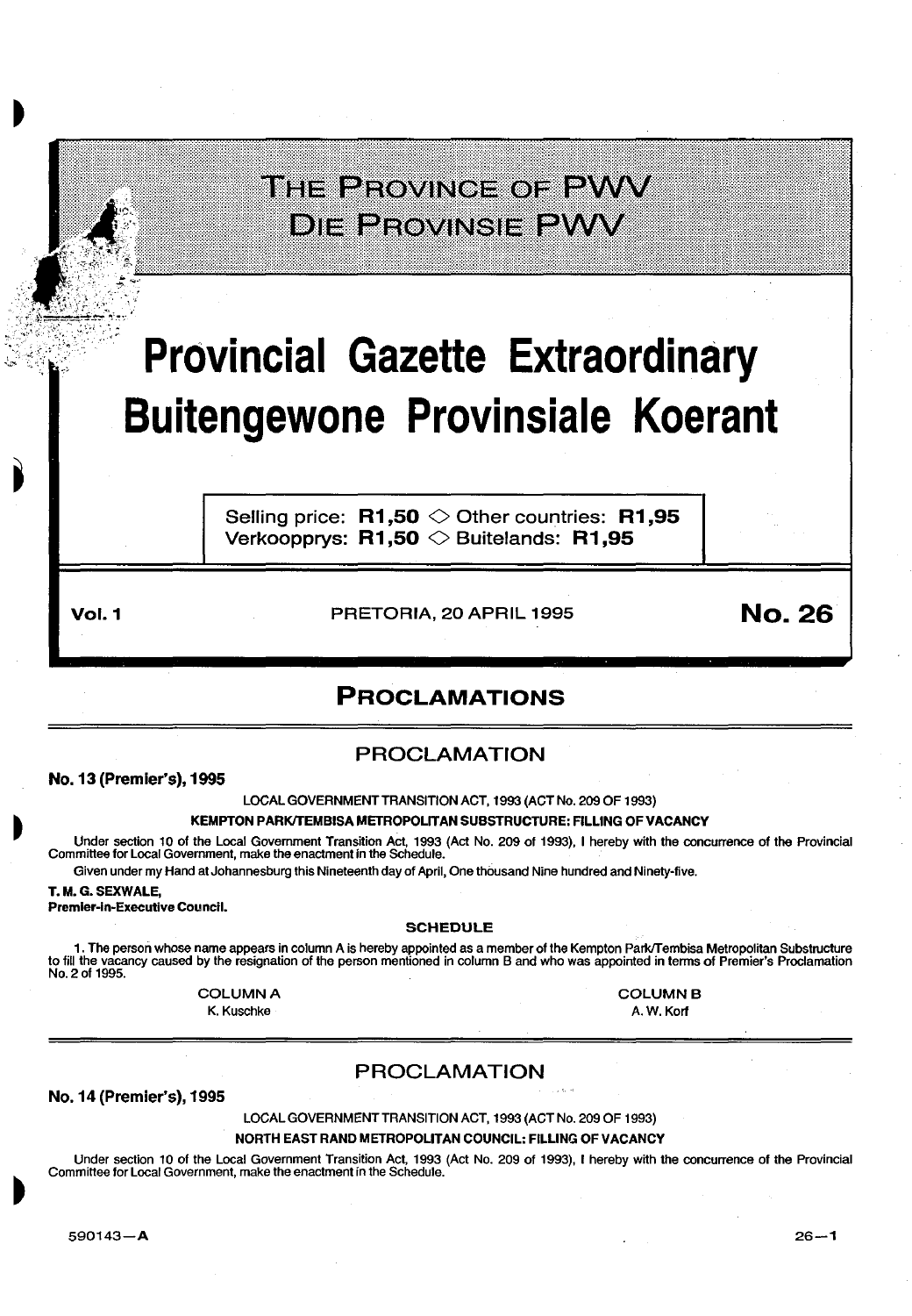Given under my Hand at Johannesburg this Nineteenth day of April, One thousand Nine hundred and Ninety-five.

T. M.G. SEXWALE,

Premier-In-Executive Council.

#### SCHEDULE

1. The person whose name appears in column A is hereby appointed as a member of the North East Rand Metropolitan Council to fill the rest in the rest in the rest in the permier's Heredian Council to fill the permier's Here vacancies caused by the resignation of the person mentioned in column B and who was appointed in terms of the Premier's No. 3 of 1994. No. 3 of 1994. The contract of the contract of the contract of the contract of the contract of the contract of the contract of the contract of the contract of the contract of the contract of the contract of the contract o

## $\hbox{\tt COLUMN\,A} \hspace{1.5cm} \begin{picture}(180,170) \put(0,0){\vector(180,180)} \put(1,0){\vector(180,180)} \put(1,0){\vector(180,180)} \put(1,0){\vector(180,180)} \put(1,0){\vector(180,180)} \put(1,0){\vector(180,180)} \put(1,0){\vector(180,180)} \put(1,0){\vector(180,180)} \put(1,0){\vector(180,180)} \put(1,0){\vector(180,180)} \put(1,$

G. J. van Rensburg T. Cox , ::- .-:-:: ~-?:J;~ *.).'·* \_

## PROCLAMATION

#### No. 15 (Premier's), 1995

LOCAL GOVERNMENT TRANSITION ACT, 1993 (ACT No. 209 OF 1993)

#### EASTERN VAAL METROPOLITAN SUBSTRUCTURE: FILLING OF VACANCY

Under section 10 of the Local Government Transition Act, 1993 (Act No. 209 of 1993), I hereby with the concurrence of the Provincial Committee for Local Government, make the enactment in the Schedule.

Given under my Hand at Johannesburg this Nineteenth day of April, One thousand Nine hundred and Ninety-five.

#### T. M.G. SEXWALE,

Premier-In-Executive Council.

#### SCHEDULE

1. The person whose name appears in column A is hereby appointed as a member of the Eastern Vaal Metropolitan Substructure to fill the vacancies caused by the resignation of the person mentioned in column B and who was appointed in terms of Premier's Proclamation No. 3 of 1995.

#### **COLUMN A**

Selo Musa

**COLUMN B** M. D. Marumo

 $\left\langle \left\langle \cdot ,\cdot \right\rangle \right\rangle$ 

## PROCLAMATION

#### No. 16 (Premier's), 1995

LOCAL GOVERNMENT TRANSITION ACT, 1993 (ACT No. 209 OF 1993)

#### WESTONARIA TOWN COUNCIL: FILLING OF VACANCY

Under section 10 of the Local Government Transition Act, 1993 (Act No. 209 of 1993), I hereby with the concurrence of the Provincial Committee for Local Government, make the enactment in the Schedule.

Given under my Hand at Johannesburg this Nineteenth day of April, One thousand Nine hundred and Ninety-five.

#### T. M.G. SEXWALE,

Premier-In-Executive Council.

#### **SCHEDULE**

1. The person whose name appears in column A is hereby appointed as a member of the Westonaria Town Council to fill the vacancies caused by the resignation of the person mentioned in column Band who was appointed in terms of Premier's Proclamation No. 39 of 1994.

#### **COLUMN A**

A. Fuchs

## PROCLAMATION

No.17(Premler's), 1995

#### LOCAL GOVERNMENT TRANSITION ACT, 1993 (ACT No. 209 OF 1993)

#### GREATER JOHANNESBURG TRANSITIONAL METROPOLITAN COUNCIL AND CENTRAL BUSINESS DISTRICT METROPOLITAN SUBSTRUCTURE: FILLING OF VACANCY

Under section 10 of the Local Government Transition Act, 1993 (Act No. 209 of 1993), I hereby with the concurrence of the Provincial Committee for Local Government, make the enactment in the Schedule.

Given under my Hand at Johannesburg this Nineteenth day of April, One thousand Nine hundred and Ninety-five.

T. M.G. SEXWALE,

Premier-in-Executive Council.

**COLUMN B** 

J. J. Haywood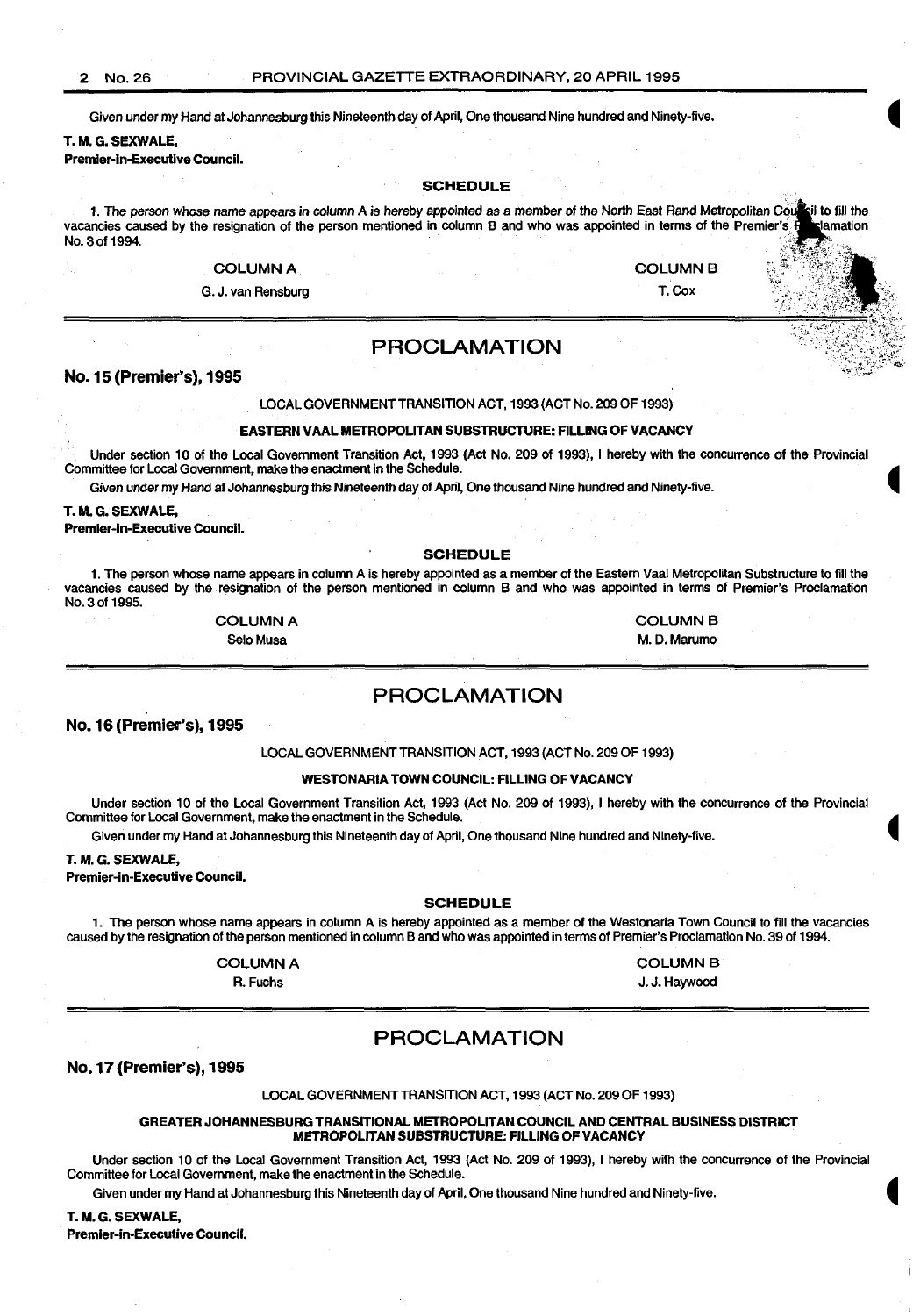#### **SCHEDULE**

1. The person whose name appears in column A is hereby appointed as a member of the Greater Johannesburg Transitional Metropolitan Council and of the Central Business District Metropolitan Substructure to fill the vacancies caused by the resignation of the person mentioned in column Band who was appointed in terms of Premier's Proclamation No. 24 of 1994.

#### **COLUMN A**

Nathan Jacobs

**COLUMN B** Cas Coovadia

PROCLAMATION

### No.1B(Premler's), 1995

#### LOCAL GOVERNMENT TRANSITION ACT, 1993

#### GREATER JOHANNESBURG TRANSITIONAL METROPOLITAN COUNCIL, NORTH-WESTERN METROPOLITAN SUBSTRUCTURE AND WESTERN METROPOLITAN SUBSTRUCTURE: FILLING OF VACANCIES

Under section 10 of the Local Government Transition Act, 1993 (Act No. 209 of 1993), I hereby with the concurrence of the Provincial Committee for Local Government, make the enactment in the Schedule.

Given under my Hand at Johannesburg this Nineteenth day of April, One thousand Nine hundred and Ninety-five.

#### T. M.G. SEXWALE,

#### Premier-in-Executive Council.

#### SCHEDULE

1. The persons whose names appear in column A are hereby appointed as members of either the Transitional Metropolitan Council or the Transitional Metropolitan Substructure of the Greater Johannesburg Transitional Metropolitan Council, as indicated in column B. to fill the vacancies in the Transitional Metropolitan Council or relevant Transitional Metropolitan Substructure caused by the resignation of the persons mentioned in column C who were appointed in terms of Premier's Proclamation No. 24 of 1994.

| Column A                    | <b>Column B</b>                                             | <b>Column C</b>      |
|-----------------------------|-------------------------------------------------------------|----------------------|
| Harry Joseph Francis Thomas | Greater Johannesburg Transitional Metropoli-<br>tan Council | Paul Anton Asherson. |
| Harry Joseph Francis Thomas | Central Business District Metropolitan Sub-<br>structure    | Paul Anton Asherson. |
|                             | North-Western Metropolitan Substructure                     | Sirk van Wyk.        |
|                             | Western Metropolitan Substructure                           | Michiel Masepe.      |
|                             | Western Metropolitan Substructure                           | T. J. Hlophe.        |